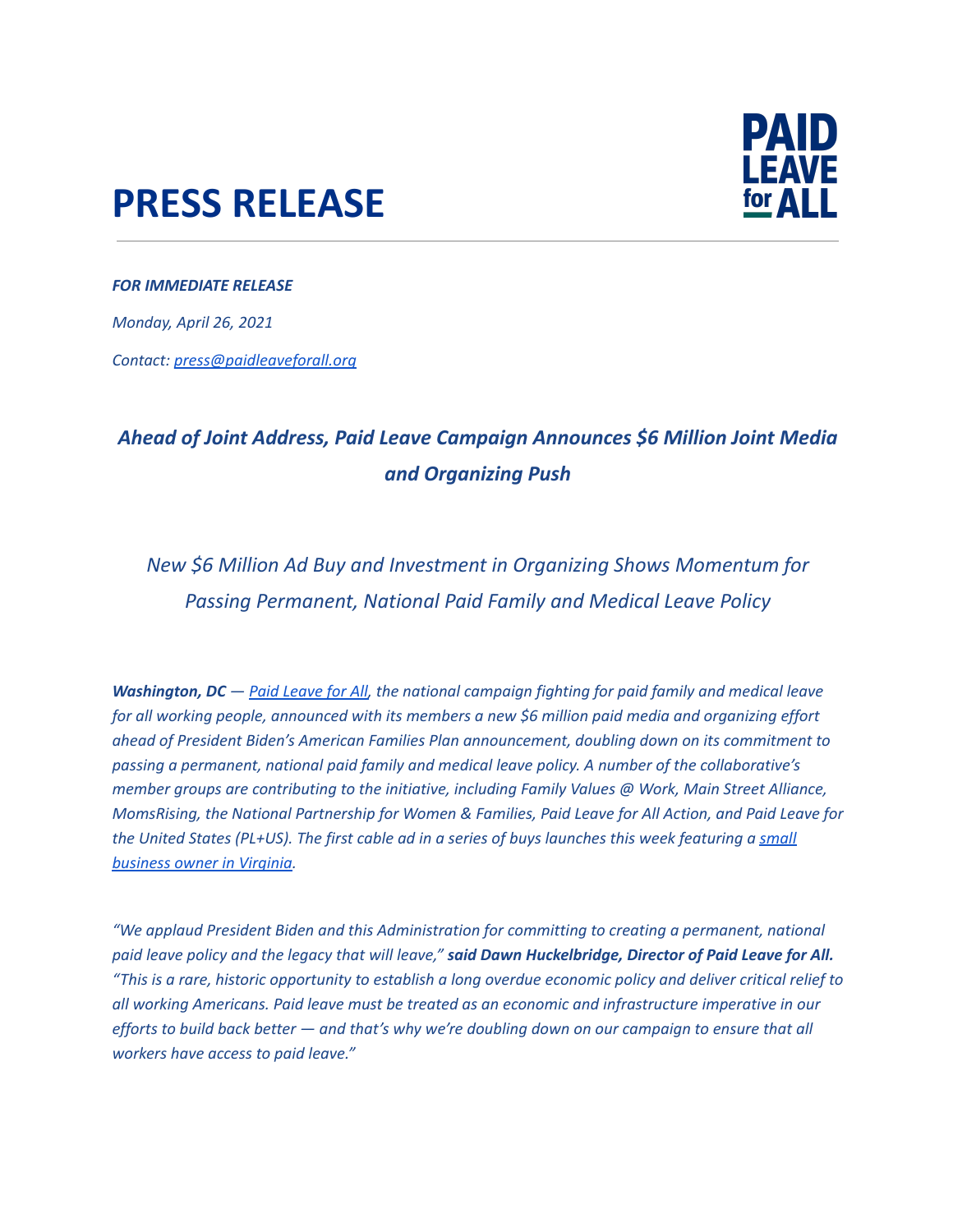"As we look to support small businesses from rescue to recovery, a paid leave foundation will be critical to *leveling the playing field for retention and recruitment, getting money in customers' pockets, and supporting our small business economy," said Executive Director for the Main Street Alliance Stephen* Michael. "We must invest in our care infrastructure to support small businesses, which is why a majority *of small business owners support paid leave."*

"Paid family and medical leave is a real, lasting investment in the future of the country that will boost *long-term economic growth and positively transform the way working families return to work in the wake* of the COVID-19 crisis," said Molly Day, interim Executive Director of Paid Leave for the U.S. (PL+US). *"We couldn't be more excited about President Biden's historic proposal on paid family and medical leave and we look forward to lifting up the grassroots army of working people, parents, and business and community leaders who have his back in this fight."*

*"We're excited to build power among constituents who lack paid leave, who are letting their Members of Congress know the enormous cost of inaction and the urgency for creating a national program that is inclusive and equitable," said Sade Moonsammy, Interim Director of Family Values @ Work. "Our* diverse communities of activists are fighting to be sure that everyone can be there for a loved one, no *matter where they live or work or who they love."*

"The Biden-Harris administration has its finger on the pulse of what the country needs, now and as our *economy recovers. Paid family and medical leave is essential to a just recovery and a robust care infrastructure, and to overcoming the structural racism that is pervasive today," said MomsRising Senior Vice President Ruth Martin. "A comprehensive, permanent paid family and medical leave program will boost moms, families, businesses, and our economy while advancing gender, racial, and economic justice. Working people shouldn't have to choose between their lives and livelihoods."*

*"For the past twenty-eight years, the National Partnership has fought to ensure workers who take family* and medical leave don't have to miss a paycheck to care for themselves or a loved one. Now President Biden has the opportunity to enact a policy that is so desperately needed by all families and workers after *the pandemic," said Debra Ness, President of the National Partnership for Women & Families. "We are committed to doing everything we can to finally build an economy that works for families, caregivers and workers."*

*Ahead of President Biden's remarks, the campaign is launching a \$6 million paid media and grassroots* effort as part of a dedicated drive to pass a permanent, national paid family and medical leave policy *through Congress before the end of 2021. This buy will be spent on national cable and digital*